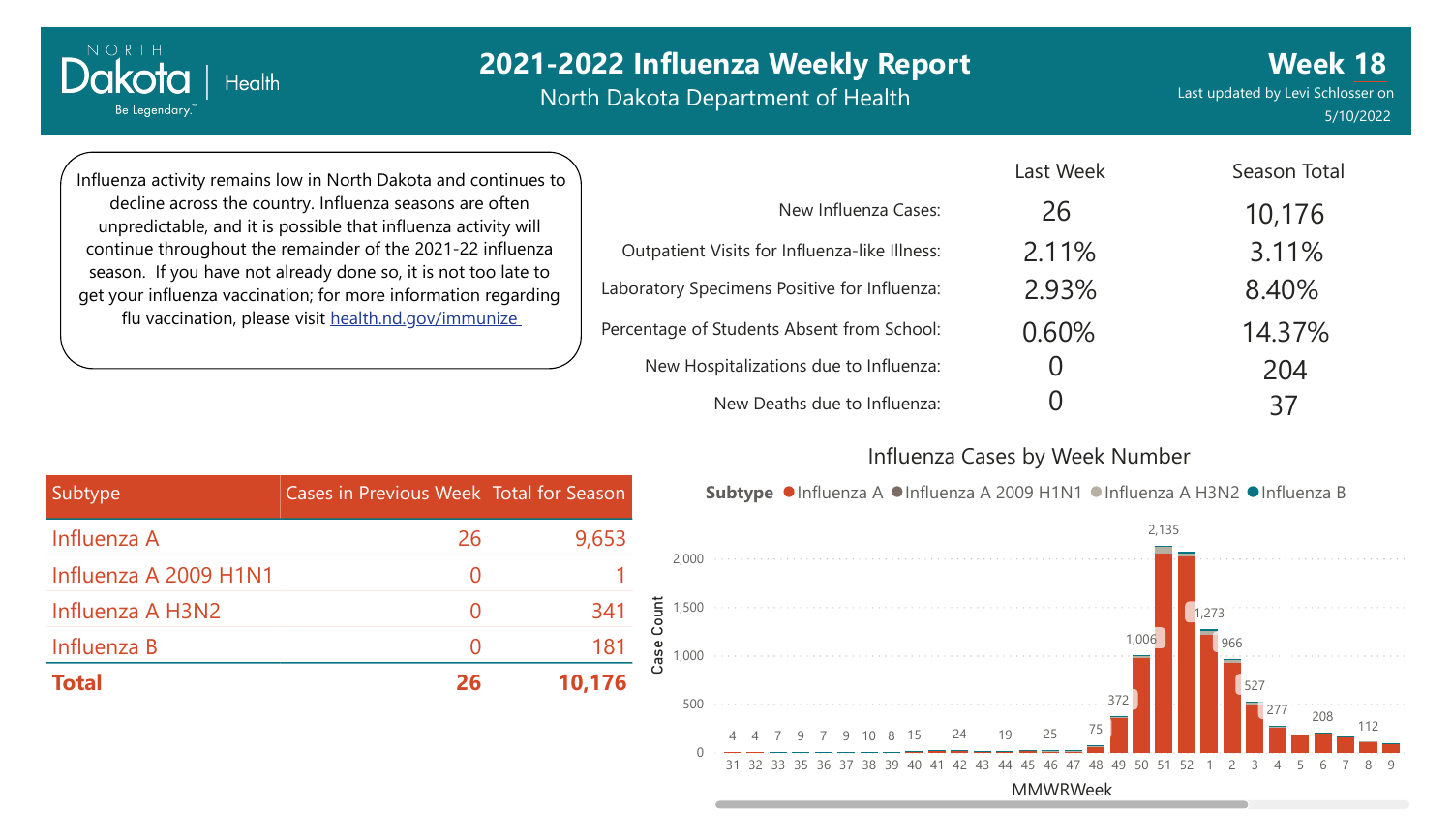

Influenza Cases by Gender

# Power BI Desktop **2021-2022 Influenza Weekly Report**

North Dakota Department of Health

**Week 18** Last updated by Levi Schlosser on 5/10/2022

Laboratory-confirmed influenza is a reportable disease in North Dakota. Influenza "cases" include people that have tested positive for influenza in a healthcare setting. It does not include people with influenza who did not seek healthcare, or were diagnosed without a lab test, which is common. The true number of people in North Dakota is underrepresented, but case data allows us where influenza is circulating and in what populations. It also provides context regarding how the current season compares with previous seasons. Find more information about cases on ndflu.com



Total Influenza Cases by County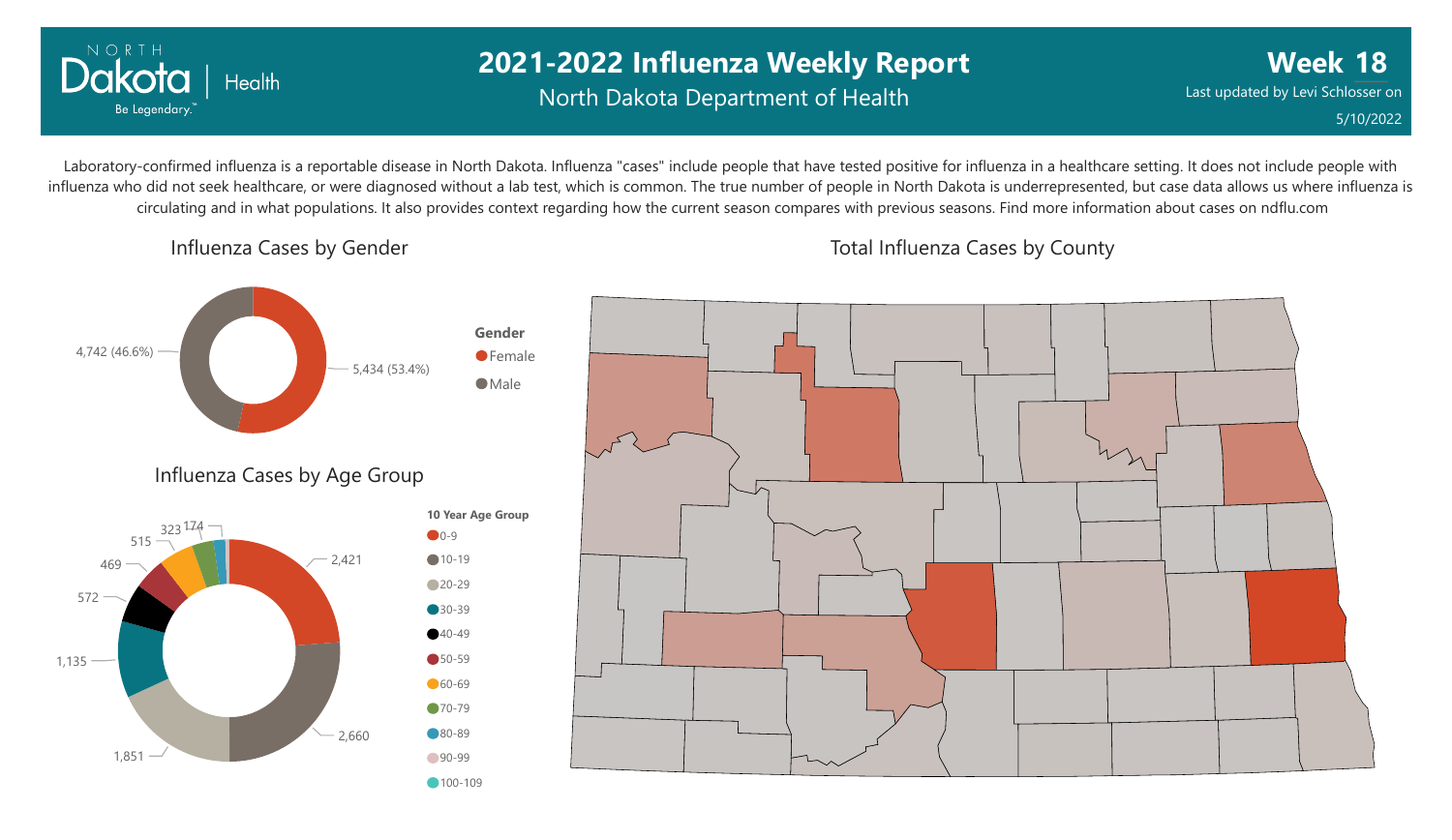

North Dakota Department of Health

2563

Pneumonia/Flu Deaths

**Influenza Hospitalization** information is collected via daily aggregated reports to the NDDoH. Because this surveillance methodology is new this year, hospitalization numbers this year may not be comparable to previous years.



### **Influenza Death** information is obtained from Vital Records, and is based on the listed cause of death on the individuals death certificate.

#### Influenza and Pneumonia Deaths by Date



New Weekly Hospitalizations

0

Total Hospitalizations for Season

204

Flu Deaths

37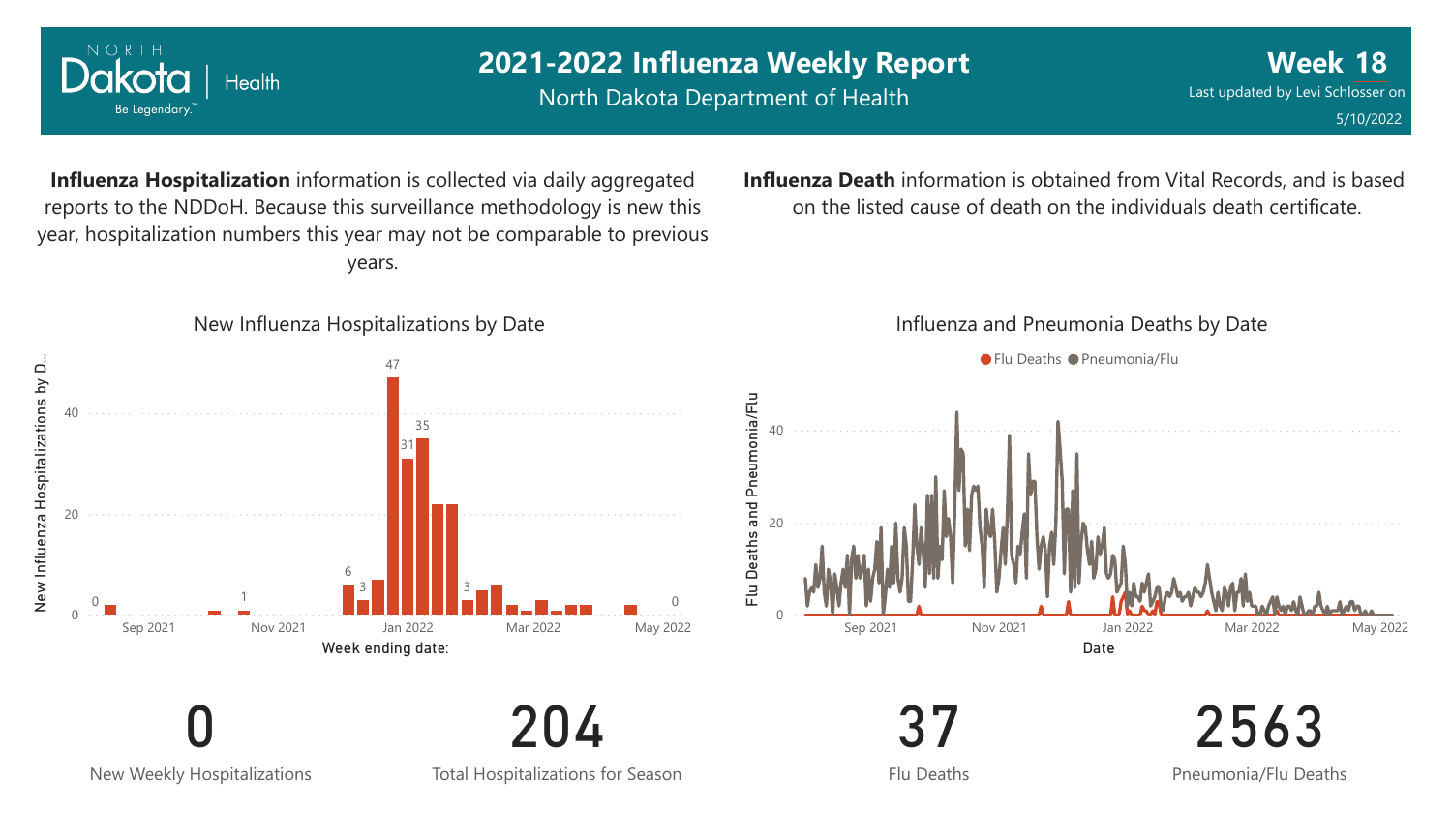

North Dakota Department of Health

**Week 18** Last updated by Levi Schlosser on 5/10/2022

**Outpatient Influenza-like Illness (ILI)** The NDDoH participates in the national U.S. Outpatient Influenza-like Illness Surveillance Network (ILINet). Data from participating outpatient providers in north Dakota are pooled to create a state-wide estimate for the weekly percent of healthcare visists due to influenza-like illness (ILI). Patients presenting with a fever of 100 degrees or greater AND a cough and/or sore throat are considered to have ILI. For more information [on state and national ILINet data, see FluView](http://fluview%20interactive/) Interactive

**Sentinel Laboratory Data** The NDDoH receives influenza and RSV testing data from participating sentinel laboratories across the state. The total number of positive tests and the total number of tests conducted are reported and used to create a state-wide percent positivity statistic. For influenza, percent positivity of 10% or greater indicates 'season level' influenza activity.



#### Week ending date: Total # of Specimens Tested Flu Positivity RSV Positivity

| Saturday, April 02, 2022 | 547   | 3.29% | 3.81% |
|--------------------------|-------|-------|-------|
| Saturday, April 09, 2022 | 507   | 5.33% | 1.69% |
| Saturday, April 16, 2022 | 469   | 3.20% | 0.68% |
| Saturday, April 23, 2022 | 449   | 3.79% | 0.00% |
| Saturday, April 30, 2022 | 473   | 4.23% | 1.61% |
| Saturday, May 07, 2022   | 444   | 2.93% | 0.00% |
| Total                    | 2,889 | 3.81% | 1.31% |

## Percent ILI by Week



|                          | Week Ending Date: Total # of Patients Seen for Any Reason Percent ILI |       |
|--------------------------|-----------------------------------------------------------------------|-------|
| Saturday, April 02, 2022 | 2,966                                                                 | 1.75% |
| Saturday, April 09, 2022 | 2,854                                                                 | 2.07% |
| Saturday, April 16, 2022 | 3,490                                                                 | 1.60% |
| Saturday, April 23, 2022 | 3,150                                                                 | 1.33% |
| Saturday, April 30, 2022 | 3,269                                                                 | 1.53% |
| Saturday, May 07, 2022   | 2,319                                                                 | 2.11% |
| <b>Total</b>             | 18,048                                                                | 1.71% |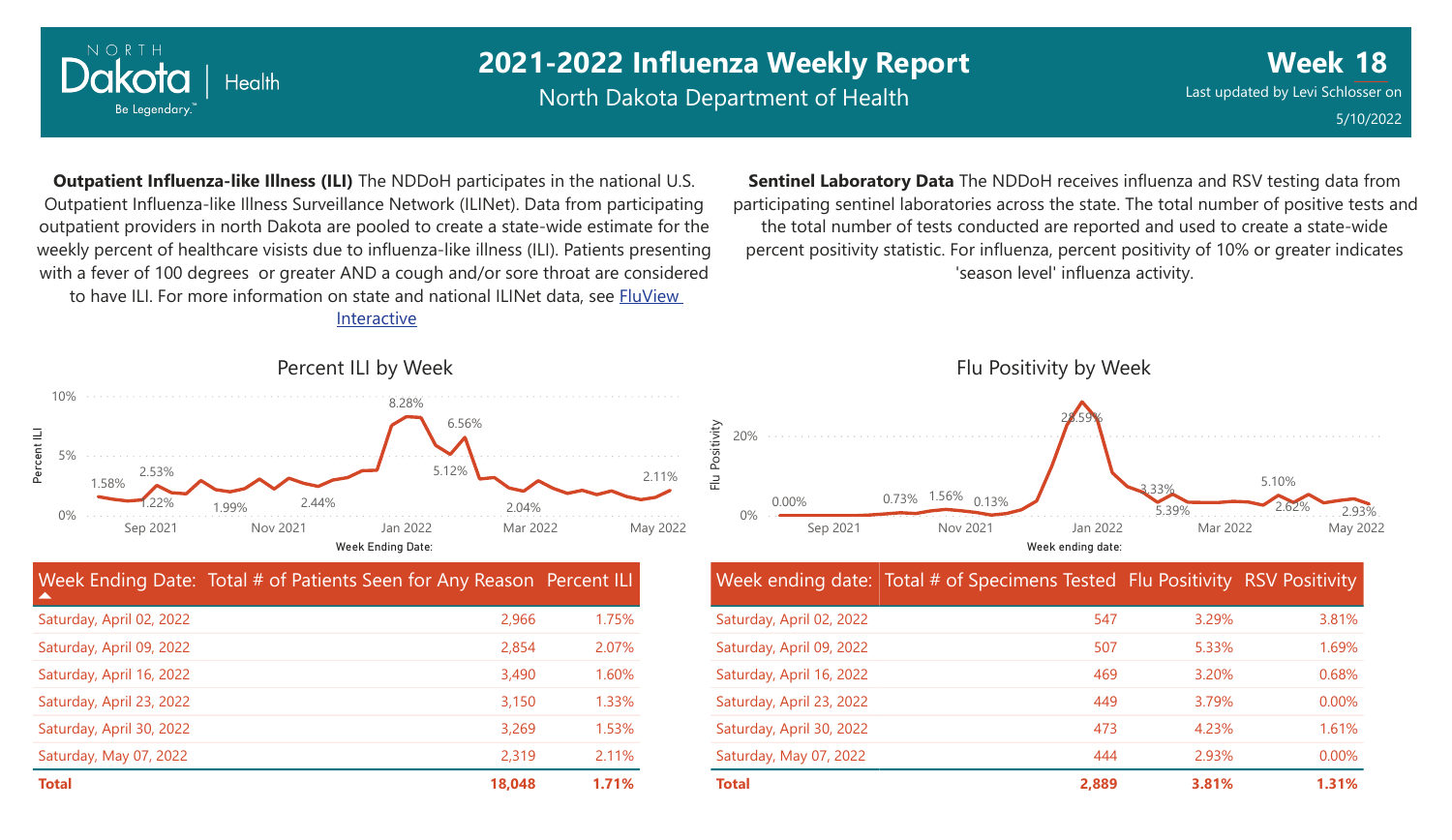

During the influenza season, increases in the **school absenteeism** data cab be used as an early indicator for influenza circulation. The NDDoH received absenteeism data from a majority of schools in the state. Data here include absences for all reasons.



| <b>Week End Date</b>     | <b>Total Enrollment Percent Absent</b> |        |
|--------------------------|----------------------------------------|--------|
| Saturday, April 09, 2022 | 124,525                                | 15.97% |
| Saturday, April 16, 2022 | 123,823                                | 10.61% |
| Saturday, April 23, 2022 | 124,538                                | 13.69% |
| Saturday, April 30, 2022 | 125,023                                | 14.41% |
| Saturday, May 07, 2022   | 125,713                                | 0.60%  |

During the influenza season, **influenza outbreaks** are common anywhere people gather, including schools, child care centers, long-term care facilities, and health care facilities. Outbreaks of influenza or influenza-like illness may be reported to the NDDoH. The following outbreaks have been reported this season.

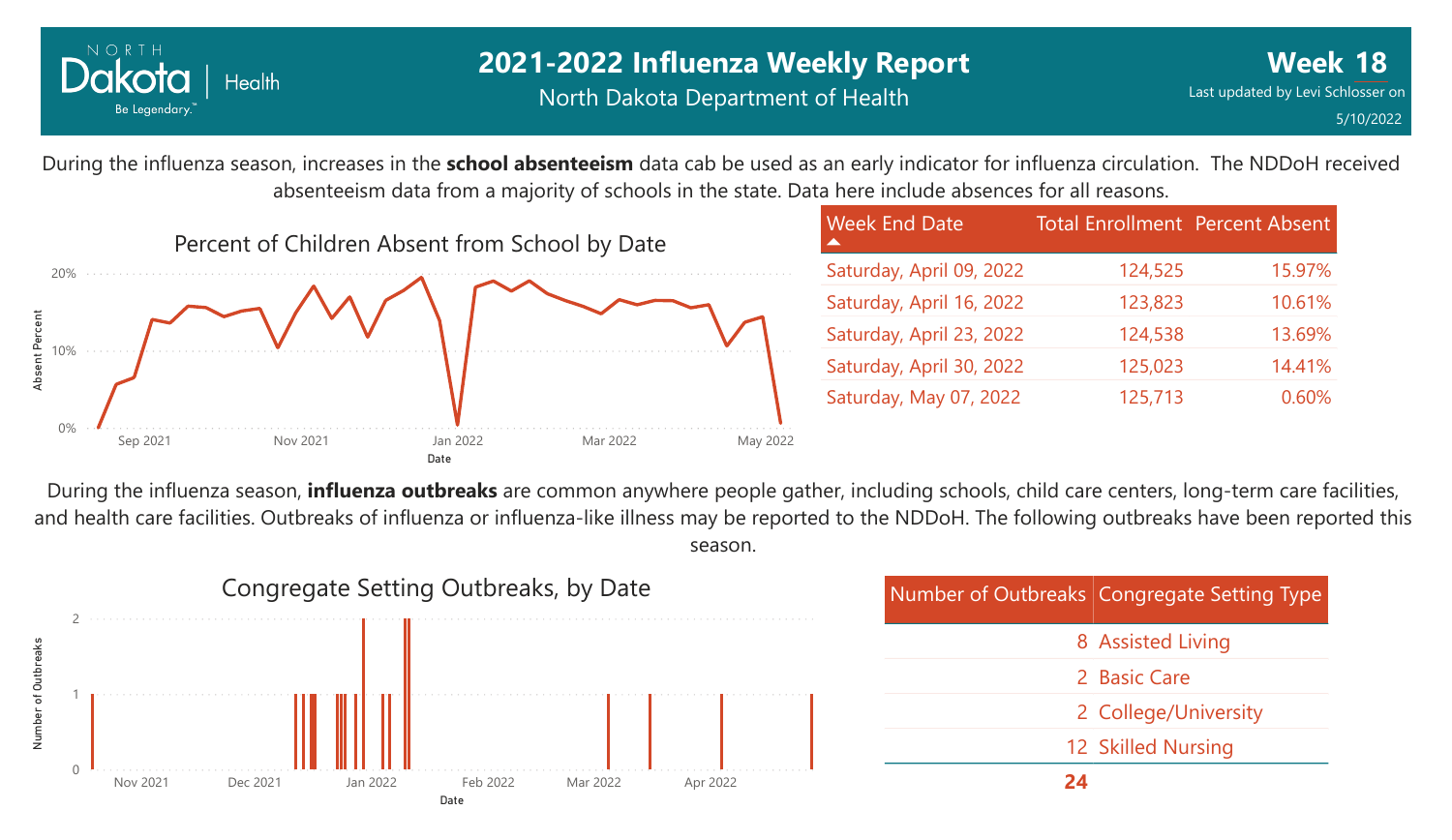

## Power BI Desktop **2021-2022 Influenza Weekly Report** North Dakota Department of Health

**Influenza vaccine doses administered** data from the North Dakota Immunization Information System (NDIIS) includes all administered doses of flu vaccine documented in the NDIIS to records with a North Dakota address. Adult immunizations do not have to be reported to the NDIIS so there may be more influenza vaccine doses being administered that are not reported to the NDIIS. Age groups are determined base on age at time of vaccination.



## Doses Administered by Age Group

Statewide Doses Administered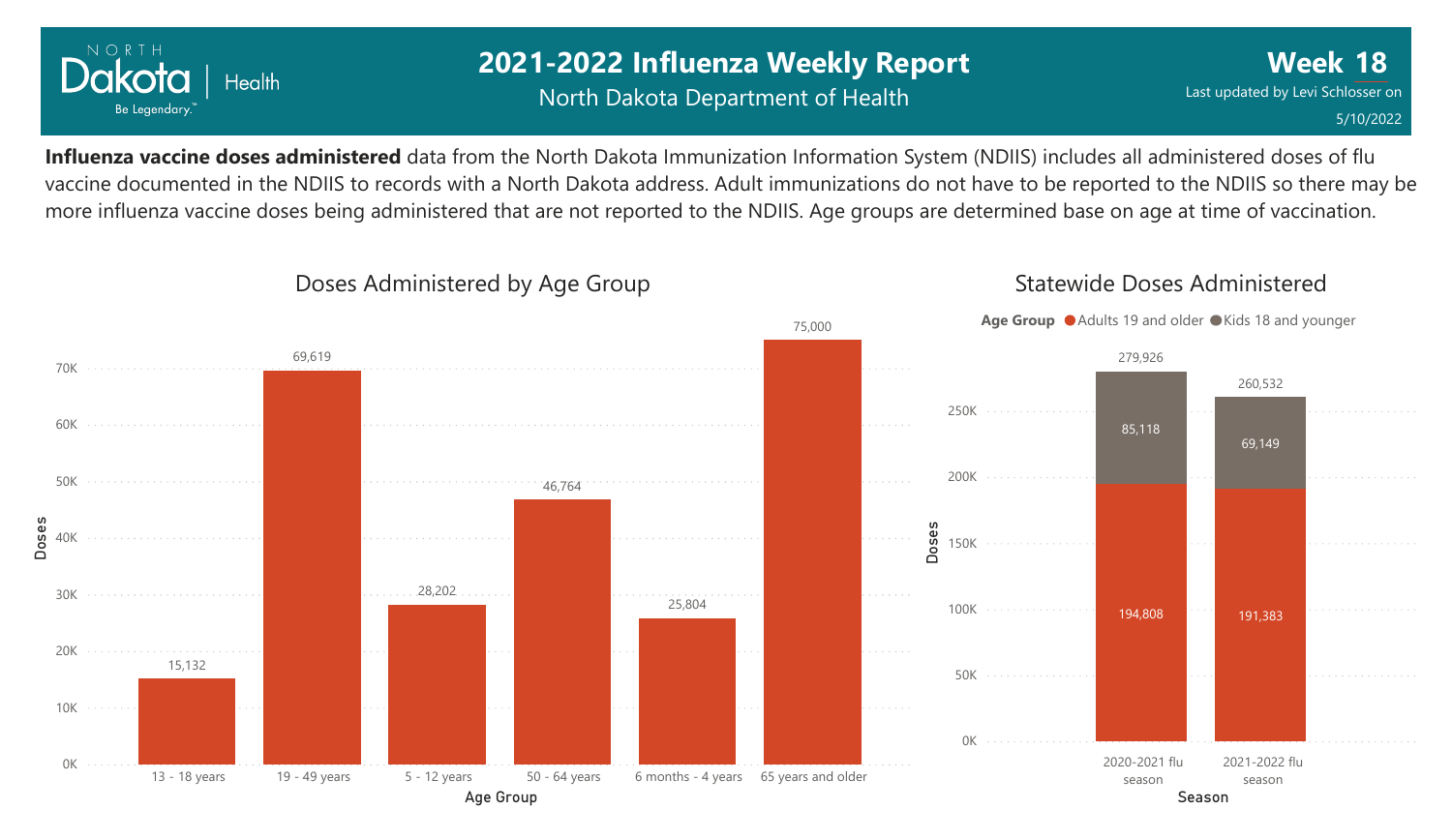#### Power BI Desktop **2021-2022 Influenza Weekly Report** NORTH **Week 18** Dakota | Health Last updated by Levi Schlosser on North Dakota Department of Health Be Legendary." 5/10/2022Total Influenza Vaccine Doses Administered by County Week Number All  $\vee$



### Age Group ADULT  $\Box$  CHILD

#### **County-level doses administered** data

includes all administered doses of flu vaccine documented in the NDIIS as given to an individual with an address in the North Dakota county, regardless of where the provider who administered the dose was located.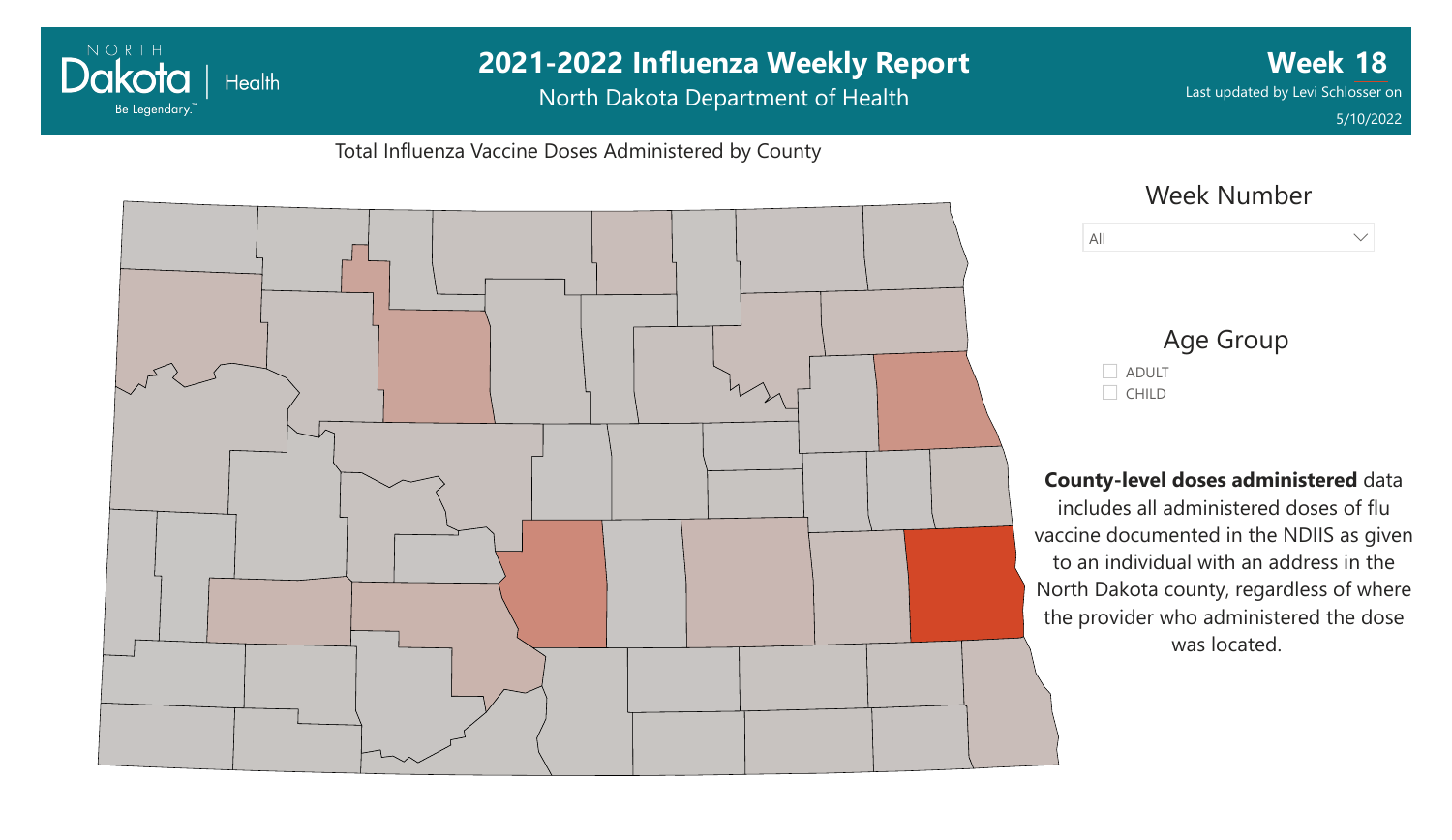North Dakota Department of Health

#### 0% 10% 20% 30% 40% Season Rate 2020-2021 flu season 2021-2022 flu season 37.10% 34.88% 35.00% 38.50% 41.70% 34.63% Age Group  $\bullet$  Adults 19 and older  $\bullet$  All ND 6 months and older  $\bullet$  Kids 18 and younger

Statewide Flu Coverage for 2021-22 Season

### Statewide Flu Coverage for Children <=18



NDIIS data can also be used to estimate the percent of North Dakotans in each age group that have received at least one dose of influenza vaccine so far this flu season. NDIIS records included in **statewide coverage rates** must have a North Dakota address.

Adult immunizations do not have to be reported to the NDIIS so adult coverage rates may be higher.

## Statewide Flu Coverage for Adults >= 19